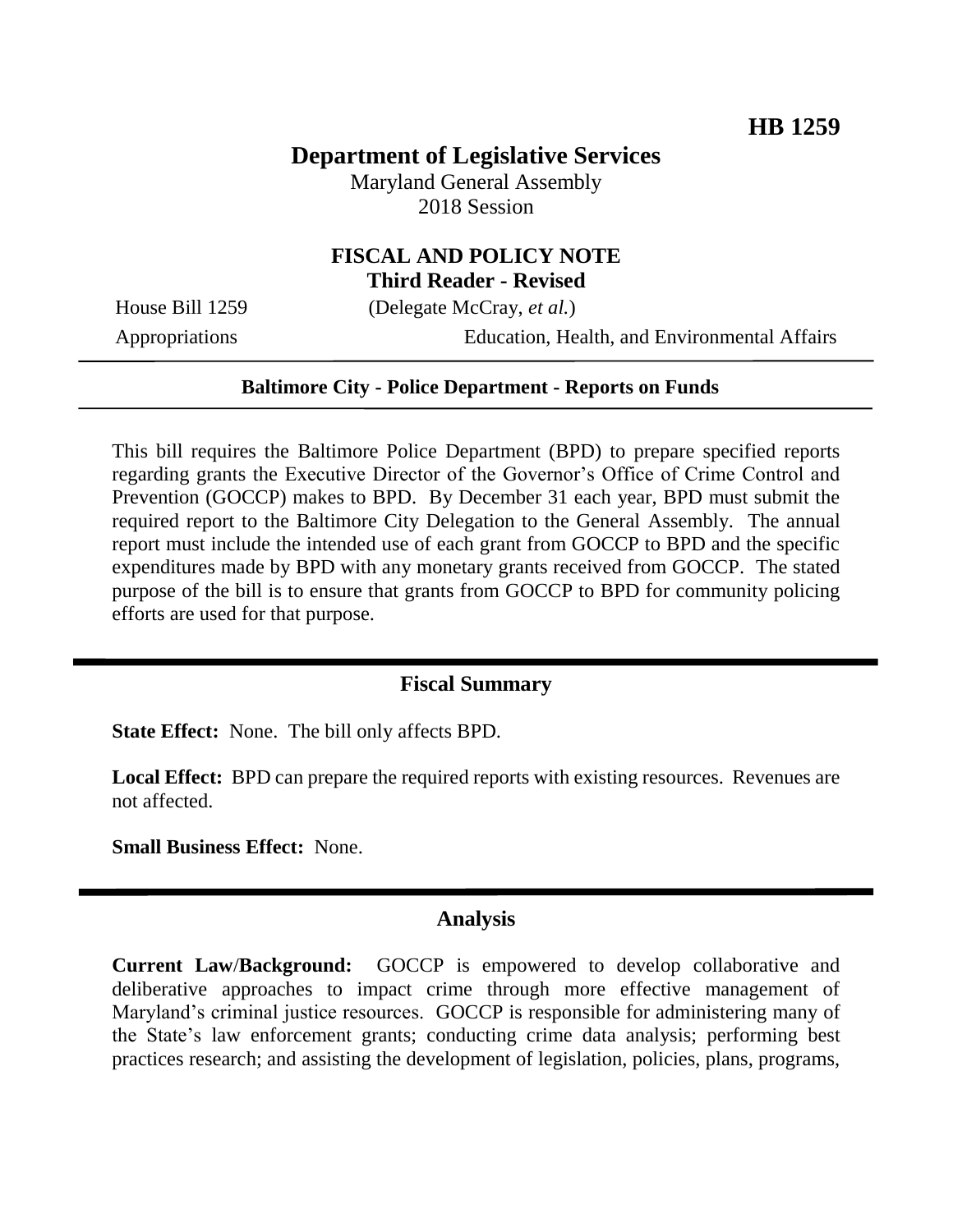and budgets related to the reduction and prevention of crime, violence, delinquency, and substance abuse.

GOCCP plans, promotes, and funds efforts with government entities, private organizations, and the community to advance public policy, enhance public safety, reduce crime and juvenile delinquency, and serve victims. Examples of grants administered by GOCCP include:

- Edward J. Byrne Memorial Justice Assistance Grant;
- Community Program Fund;
- Gun Violence Reduction Grant:
- Title II Juvenile Justice Delinquency Prevention Formula Grant;
- Law Enforcement Training Scholarship Program;
- Maryland Victims of Crime Fund;
- State Aid for Police Protection Fund:
- School Bus Safety Enforcement Fund;
- Sex Offender and Compliance Enforcement in Maryland; and
- STOP (Services \* Training \* Officers \* Prosecutors) Violence Against Women Formula Grant Program.

Since fiscal 2015, GOCCP has awarded more than \$68.5 million in grant funding to entities in Baltimore City. General funds constitute the majority of grant awards and increased by more than \$3.5 million in fiscal 2018. Local government entities are the primary grant recipients, with BPD receiving the single largest grant award of \$9.2 million in fiscal 2018 to support community policing, violent crime reduction, and technology upgrades. According to Baltimore City, BPD has allocated approximately \$2.3 million of its fiscal 2018 grant to community policing efforts.

## **Additional Information**

#### **Prior Introductions:** None.

**Cross File:** None.

**Information Source(s):** Baltimore City; Governor's Office of Crime Control and Prevention; Department of Legislative Services